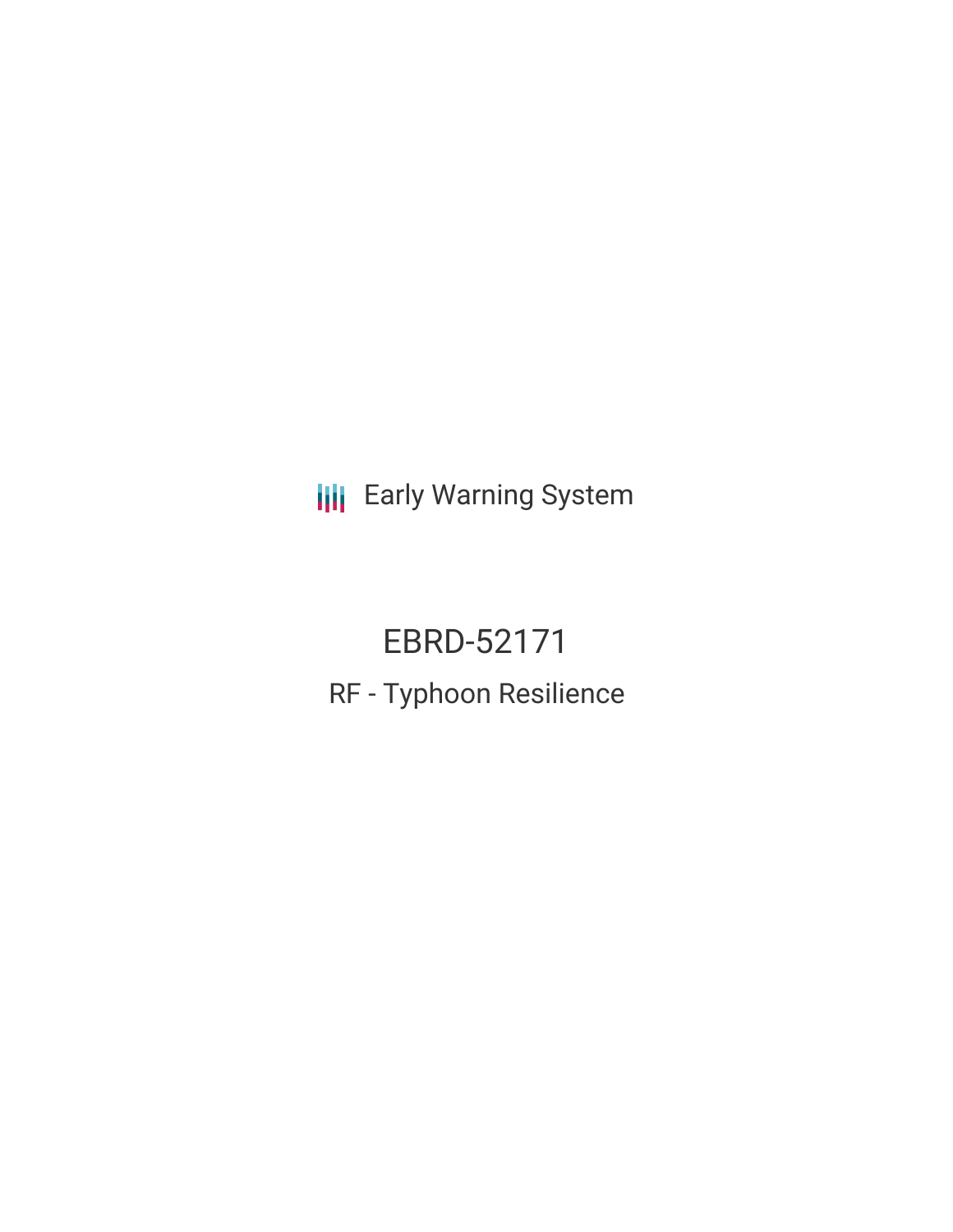

### **Quick Facts**

| <b>Countries</b>              | Ukraine                                                 |
|-------------------------------|---------------------------------------------------------|
| <b>Financial Institutions</b> | European Bank for Reconstruction and Development (EBRD) |
| <b>Status</b>                 | Active                                                  |
| <b>Bank Risk Rating</b>       | B                                                       |
| <b>Voting Date</b>            | 2020-09-01                                              |
| <b>Borrower</b>               | <b>TAYFUN-PLUS PE</b>                                   |
| <b>Sectors</b>                | Construction                                            |
| <b>Investment Type(s)</b>     | Loan                                                    |
|                               |                                                         |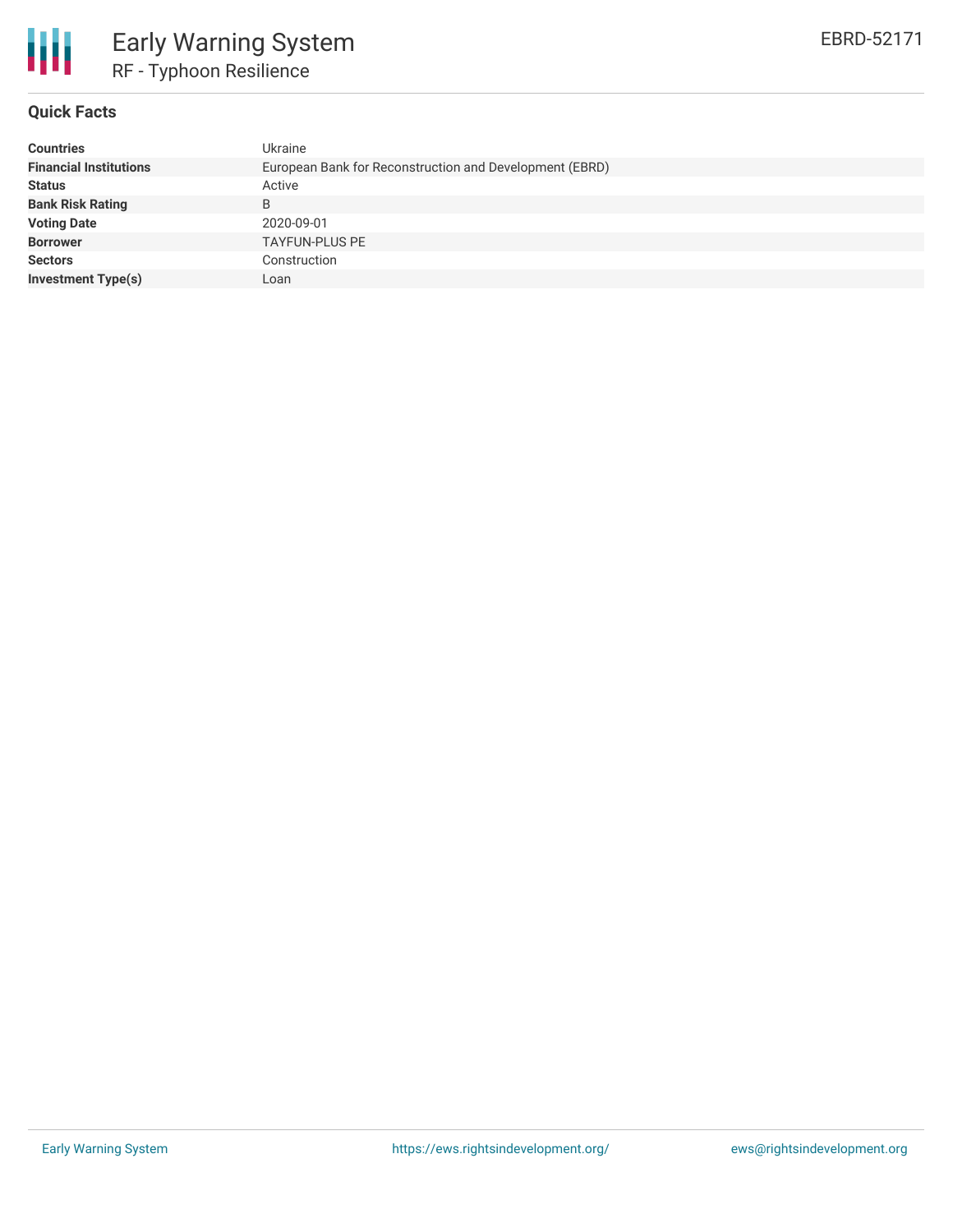

# **Project Description**

The project's purpose supports the liquidity of Tayfun-Plus PE, Ukraine's leading producer of hardwood components for parquet industry, and help withstand the Covid-19-caused crisis by preserving its capital expenditure plans, as envisaged by the original project approved by the EBRD in 2019.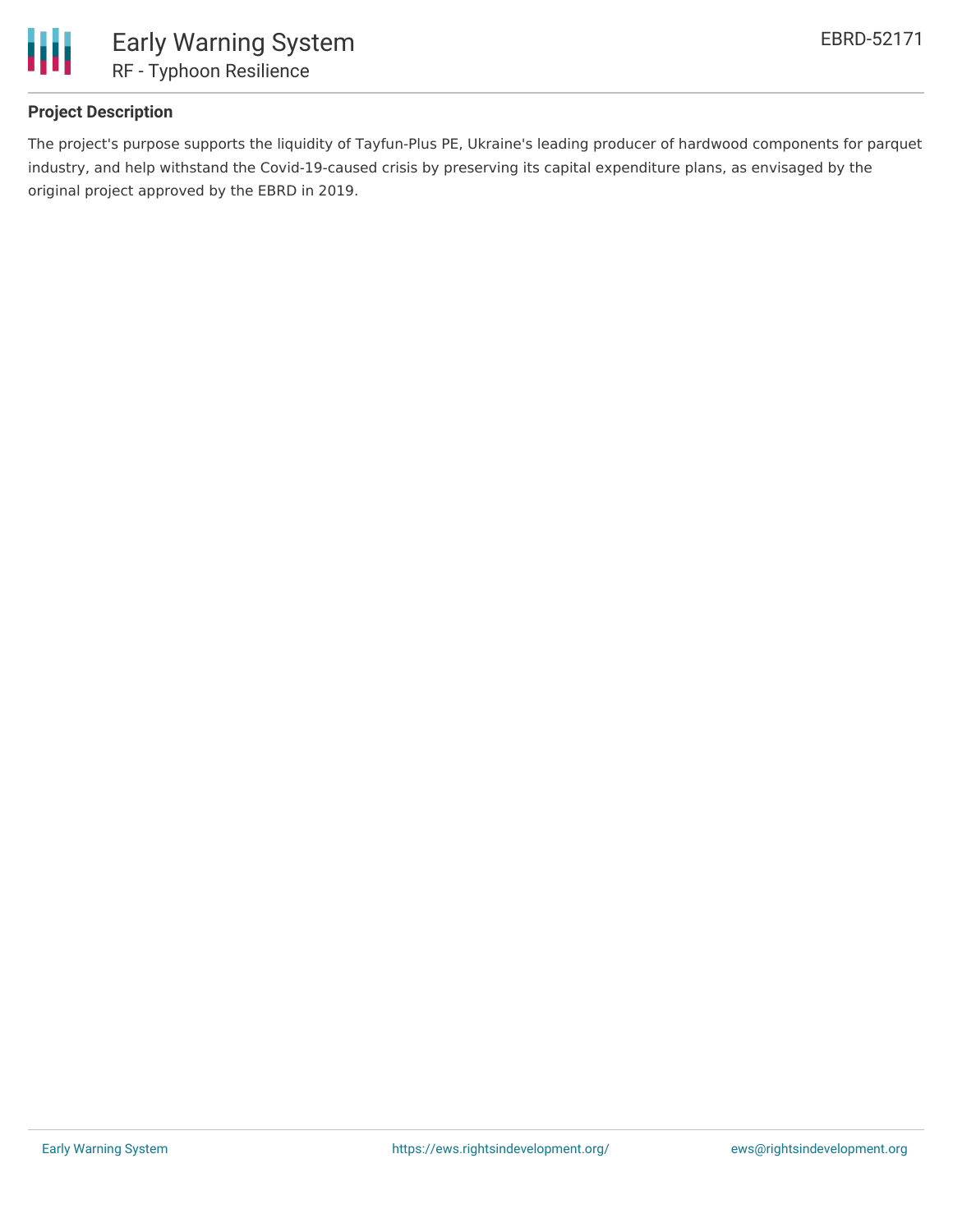### **Investment Description**

冊

European Bank for Reconstruction and Development (EBRD)